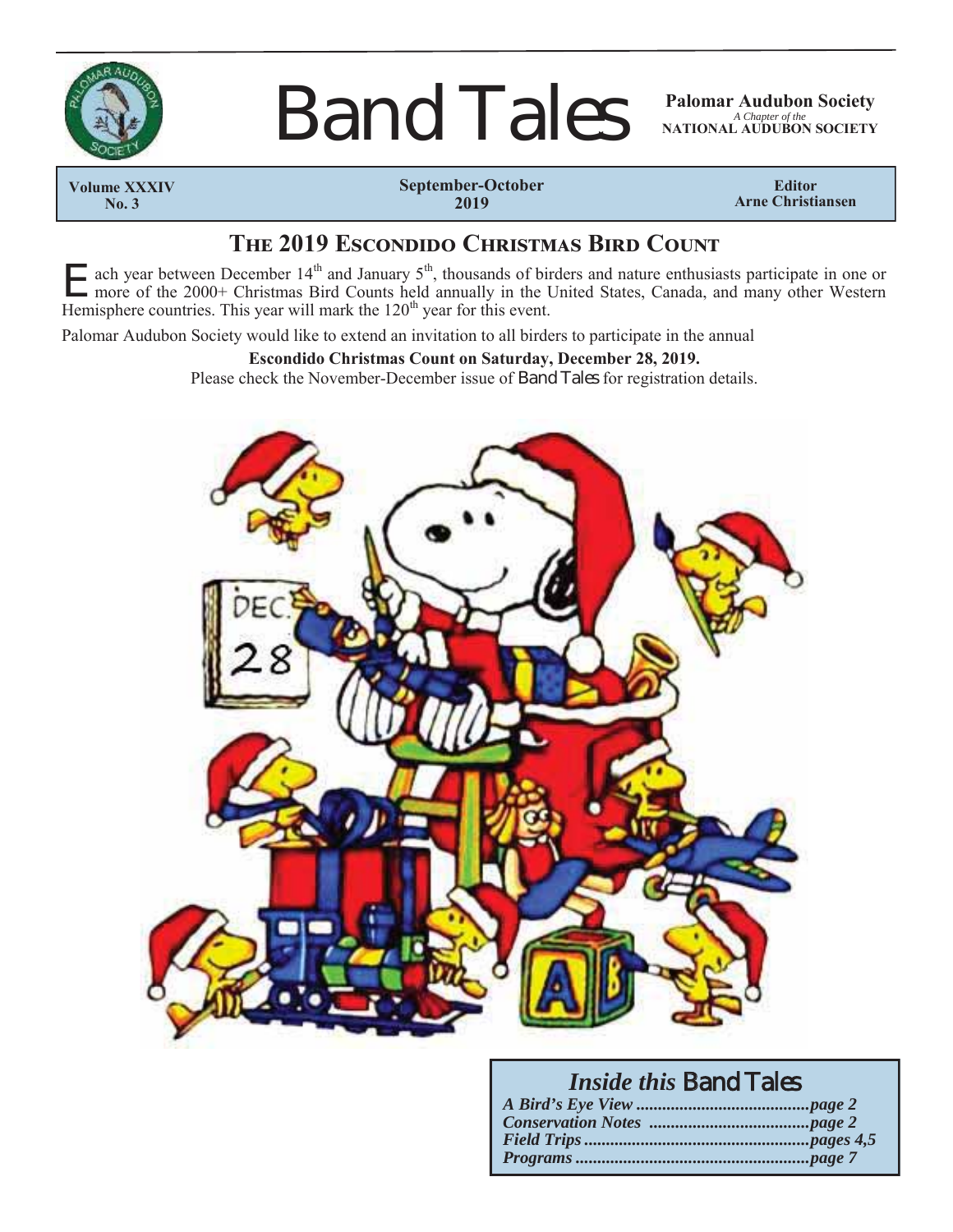## **A BIRD'S EYE VIEW** *Penny Hernandez, President*

In the autumn of the year we can expect the changing of the leaves, migrating birds and butterflies, schools back in session, and cooler weather, plus much, much, more. All good things officially start on the 23<sup>rd</sup> of September. That same week on September  $26<sup>rd</sup>$  our monthly meetings resume. Don't forget that refreshments may be



enjoyed, as well as a chance to visit with friends starting at 6:30 p.m. as well as great speakers at 7:00 p.m.

In the autumn of our lives, we expect to start losing family, friends, and acquaintances. Not a pleasant thing. In the last month we have lost our dear friend Mickey Nail. Even after moving to

Arizona, she and Doug continued as friends and members in good standing. Mickey was active on the Board of Directors and was our treasurer for a while. We were always happy to have Mickey on our field trips. She was great at identifying the birds by sight and sound. I know I learned a lot from her.

Her daughter Gretchen said her family will fly to Scotland to scatter her ashes in the ocean off the Isle of Mull, the home of Mickey's ancestors. What a beautiful place for a beautiful woman to rest. Gretchen suggested that should anybody want to honor her memory a donation may be made in her name to Palomar Audubon Society; there is nothing she would appreciate more. For that we want to thank the family. We will miss her.

I am looking forward to a good year of birding, speakers, and great projects to keep us busy. We will continue to bird with Sundance Elementary school, work with The Escondido Creek Conservancy and maybe continue our popular birding classes. Know that we will consider any and all projects that may come our way.



**CONSERVATION NOTES** *Richard Fowler, Conservation Chair*

## **A SEASON ON THE WIND**

**K** enn Kaufman's latest book is a great sequel to **KINGBIRD HIGHWAY** and a return to his long term interest in bird migration. Kaufman relocated from Arizona to the Magee Marsh area in part because of the concentrated bird migration near the shore of Lake Erie(It was also home to his future wife Kimberley).

Kaufman tells the amazing story about the successful protection of the greater Magee Marsh habitat. There was gradual agricultural encroachment for decades, before duck hunting clubs finally intervened and bought up prime marsh habitat thus saving much of the greater marsh area (at one time the present Magee



Marsh was owned by a duck hunting club).There are continuing threats to this habitat, such as the introduction of wind turbines. Kaufman and other environmentalist recently fought successfully against wind turbines in the area.

The effect of climate change on bird migration has become a critical issue. Unusual warm or cold days can have negative effects on migration patterns. Before winter is over some species like Crows will begin to migrate. Fortunately, they have some flexibility in adjusting to unexpected weather changes. March brings the ducks. They are looking for open water, so freezing weather may slow their progress north. Of course, with the small song birds like warblers, a cold snap can be deadly. Changing availability of food supply for migrating birds can also be a dangerous consequence of climate change.

Kaufman reviews the technology used to assess birds in migration. They include older technologies such as bird banding, radar, and the study of the night calls of migrating birds. Newer techniques included tracking transmitters attached to birds. By 2005 the size of transmitters were down to a third of an ounce. This led to amazing stories about the wanderings of smaller birds, such as Wood Thrush. However, a new technology is even stronger. The Motus system uses Nano tags on small birds that can then be monitored by well-placed stationary towers up to nine miles away from the migrating bird. This greatly increases the numbers of birds monitored.

I found this book very informative and enjoyable. Kaufman is a good writer and knows his subject well. The book should appeal to birders of all levels as well as all who appreciate the environment in which we live .

Richard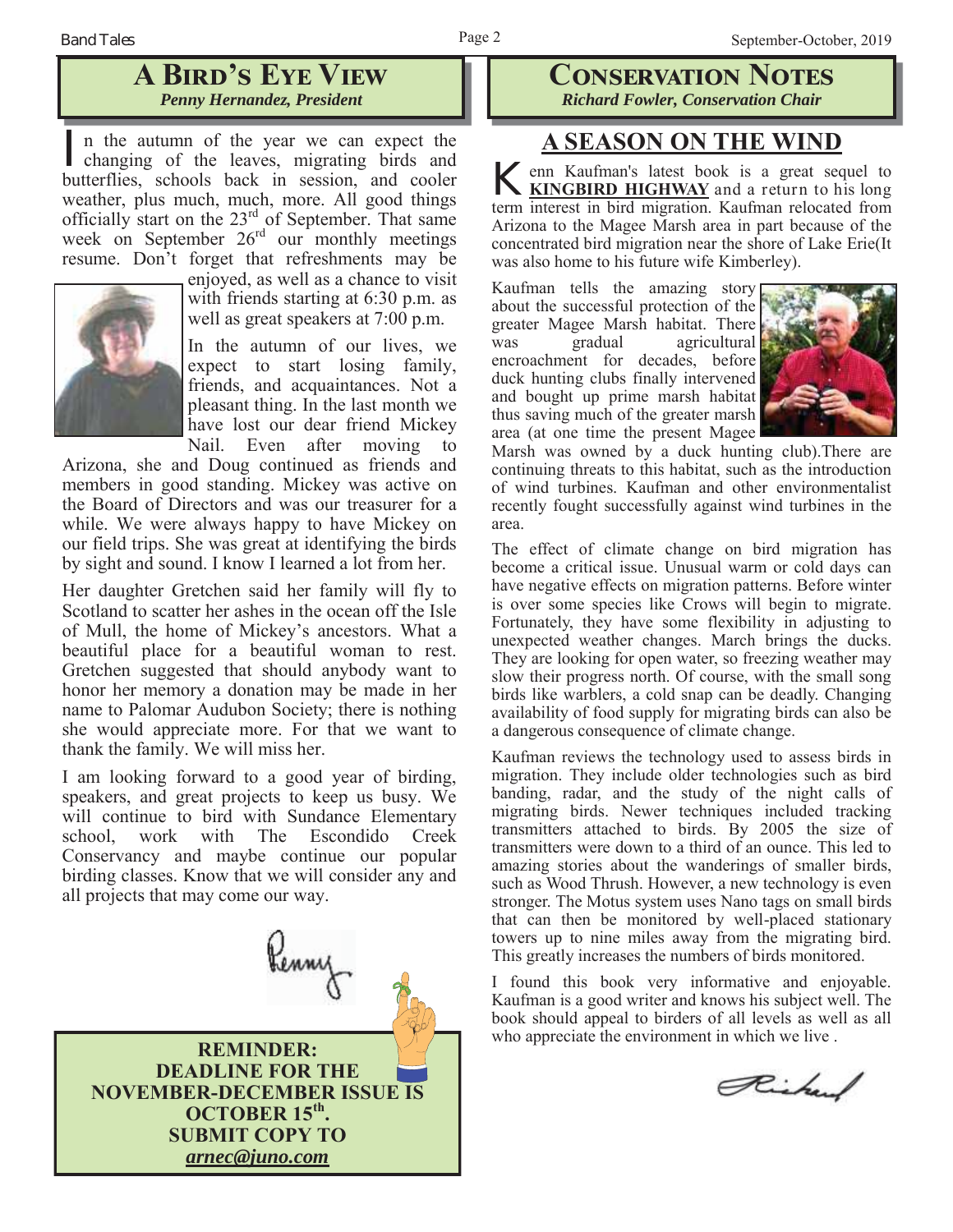## **FROM NATIONAL AUDUBON**



## **NEW ENDANGERED SPECIES ACT RULES WILL WEAKEN PROTECTIONS FOR BIRDS AND OTHER IMPERILED WILDLIFE**

#### *WASHINGTON – August 12, 2019*

he final Endangered Species Act (ESA) regulatory reform package, released today by the Departments of the Interior and Commerce, fails the most important measure of any changes to a bedrock environmental law by marginalizing science-based protections for wildlife.

**"As a whole, the rule changes are political, unwise, and will only increase litigation. They tip the balance in decision-making against vulnerable wildlife and undermine incentives for effective conservation,"** said Sarah Greenberger, senior vice president for conservation policy at the National Audubon Society.

While some of the new rules are reasonable – including making it easier to direct resources to conservation projects by speeding up consultation requirements for federal projects that are beneficial to species – other changes would severely weaken protections for imperiled species.

The most egregious of the new changes would allow the Fish and Wildlife Service (FWS) to consider the economic costs of listing a species – something expressly prohibited under existing law. Other changes will make it much more difficult to provide any protections to newly listed "threatened species" or to designate the "critical habitat" species need to recover. The new rules also allow the FWS to ignore the dire effects of climate change on imperiled species – effects we are seeing with greater regularity, such as hurricanes that jeopardize the Piping **"While Audubon could have supported some changes that may improve implementation while speeding up support for at-risk wildlife, these damaging new rules will weaken protections for imperiled species and include language that is wholly contrary to the law,"** said Greenberger. The ESA is our nation's most powerful tool for protecting wildlife. Protections provided by the Act have succeeded in preventing the extinction of 99 percent of the species listed and benefitted many others that depend on the landscapes it's helped to protect. The ESA has helped numerous species recover, including the Peregrine Falcon, Bald Eagle, and Brown Pelican, and set many other species on the path to recovery.

#### **About Audubon**

*The National Audubon Society protects birds and the places they need, today and tomorrow, throughout the Americas using science, advocacy, education and on-theground conservation. Audubon's state programs, nature centers, chapters and partners have an unparalleled wingspan that reaches millions of people each year to inform, inspire and unite diverse communities in conservation action. Since 1905, Audubon's vision has been a world in which people and wildlife thrive. Audubon is a nonprofit conservation organization. Learn more how to help at www.audubon.org and follow us on Twitter and Instagram at @audubonsociety.*





*Burrowing Owl*

Plover.<br>
Plover.<br>
C limate change threatens 314 North American bird species,<br>
C limate change threatens 314 North American bird species,<br>
C limate change threatens 314 North American bird species, of their breeding range by 2080. *(Photo: Jeff Whitlock / Flickr)*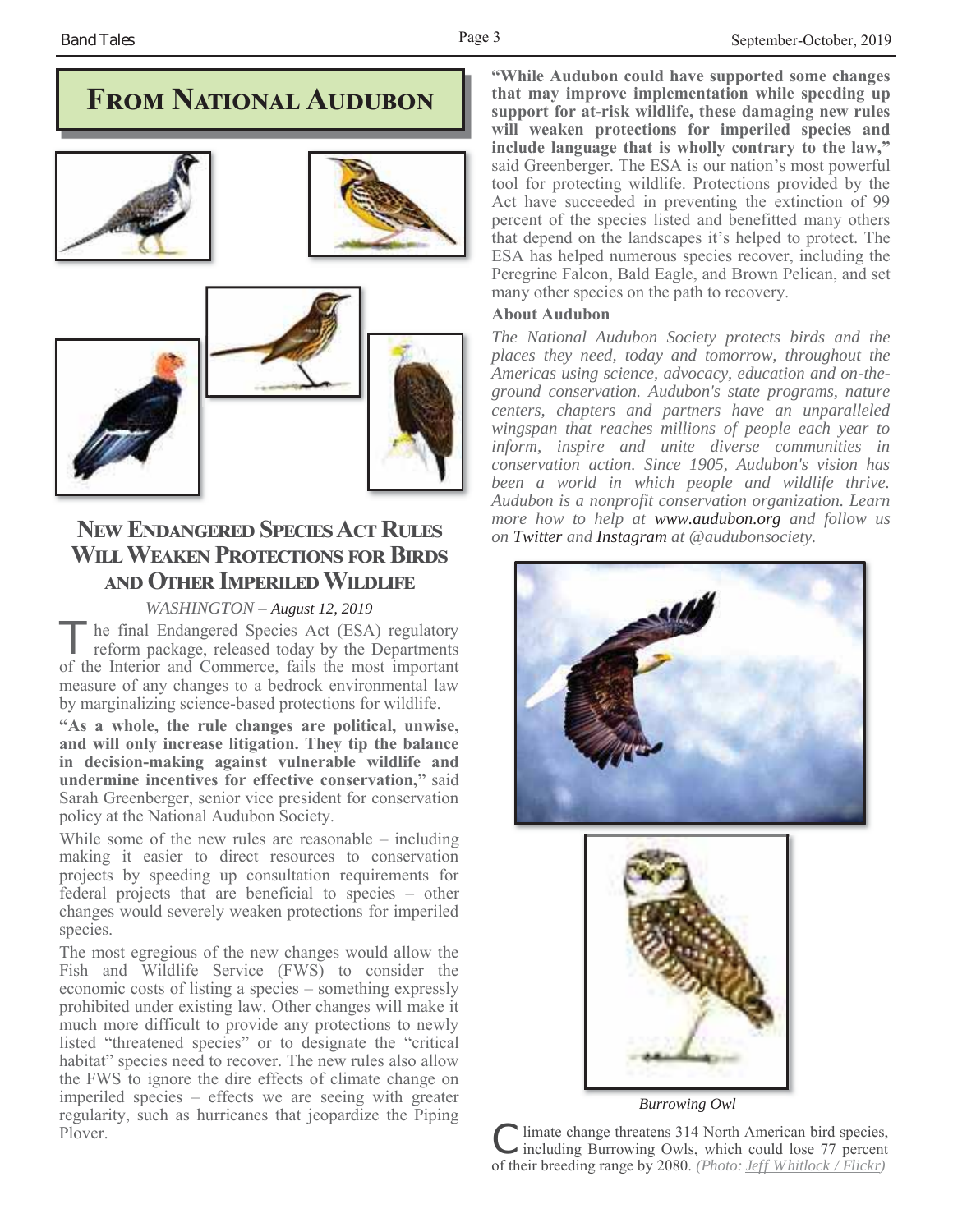## **FIELD TRIPS** *Jim Beckman*

hether a seasoned birder or a beginner, you are welcome to join us. For more information call the trip leader shown below. Heavy rain cancels trips. Locations in Thomas Guide Coordinates are shown in parenthesis as (Page-Column Row). Ratings: 1=easy, suitable for all levels, 2=moderate, a bit more walking and possibly some hilly terrain, 3=challenging, longer hikes and may involve some steep terrain.

**Please Note: Summer birding can be very warm so be sure to bring sunscreen and sufficient water on walks.**

> Saturday, September 7, 8:00 a.m. Oak Hill Memorial Park Escondido **(1130-F1)) Rating: 1**

From I-15 exit east on Via Rancho Parkway, which becomes Bear Valley Parkway, and drive 5 miles north to Glen Ridge Road at Orange Glen High School. Turn right on Glen Ridge Road and proceed approximately 1 mile east to the cemetery gate. Turn left to parking area. **Expect warm weather.**

Leader: Sally Sanderson vcwillow@aol.com 760-749-6995

> Saturday, September 14, 8:00 a.m. **Batiquitos Lagoon** Carlsbad **(1127-A7) Rating: 1-2**

From I-5 in Carlsbad, exit east on Poinsettia Lane. Turn right on Batiquitos Drive, drive about ½ mile to Gabbiano Lane, turn right and continue to the end. We will look for ducks, waterfowl, and riparian birds. **Expect warm weather.**

Leader: Dave Cowan

858-437-4101

Saturday, September 21, 8:00 a.m. **Kumeyaay Lake** 

Mission Trails Regional Park,

#### Santee **(1230-G6) Rating: 2**

From North County, take I-15 south to CA-52 east. Take exit 13 (Mast Boulevard) and turn left onto Mast. Take the first right onto West Hills Parkway. Take another right onto Mission Gorge Road and then make a very slight right onto Father Junipero Serra Trail. At the 4-way stop-sign, make a right onto Bushy Hill Drive., and turn right just past the campground entry kiosk into the free Day Use parking area. **Expect warm weather.**

Leader: Jim Beckman

858-205-2819

Saturday, September 28, 8:00 a.m. **Lake Hodges** Del Dios **(1149-E2) Rating: 2**

From I-15 in Escondido exit at Via Rancho Parkway and drive west to Lake Drive. Turn left and drive about ½ mile. Meet at Del Dios Park across the street from the Country Store. We should see waterfowl, shorebirds and a whole host of local resident birds. **Expect warm weather.** Leader: Hal Benham 858-679-7904

#### Saturday, October 5, 8:00 a.m. **San Diego River Estuary & Famosa Slough** San Diego **(1268-C4) Rating: 1**

Take I-15 south to I-8. Go west on I-8 and exit north on I-5. Take the first off-ramp, Sea World Drive west to South Shores Park Drive (stop light). Turn left and proceed to our meeting place along the frontage road adjacent to the Flood Control Channel. We will be looking for migrating waterfowl and shorebirds in the channel and bay areas and then drive to nearby Famosa Slough.

Leader: Jeff Ebright

858-484-3932

#### Saturday, October 12, 8:00 a.m. **La Jolla Coastline** La Jolla **(1227-E6) Rating: 1**

From Highway 52 driving west exit at La Jolla Boulevard West (formerly Ardath Road). Continue on this road, which will merge with Torrey Pines Road for about  $\frac{3}{4}$ mile, then turn right on Prospect. Continue on Prospect to Coast Boulevard. Meet on the ocean-side in front of the Bridge Club and restrooms. Parking is all along Coast Boulevard and adjacent residential streets. **Arrive extra early for the best parking spots.** Park at the first available parking space located. Don't pass up an available parking spot! We will be looking for shorebirds, gulls, and seabirds.

Leader: Jack Friery

619-218-7342

Saturday, October 19, 8:00 a,m.

**Bolsa Chica Ecological Reserve & Huntington** 

**Central Park**

Huntington Beach,

Orange County

#### **(O.C. 857-C3) Rating: 1-2**

Bolsa Chica Ecological Reserve is the largest coastal salt marsh preserve in the Los Angeles/Orange County metropolitan region. Its 300 acres are a vital oasis for resident shorebirds and millions of migrating birds traveling between the Arctic and South America along the Pacific Flyway. At Huntington Central Park we will see locals and possibly vagrant migrants. We will bird at the Reserve first and then drive to Huntington Central Park. **Directions:** Take I-5 north past San Juan Capistrano. Continue on I-5 to I-405. Take I-405 north (towards Long Beach). Exit on Warner Avenue West. Continue west approximately 6 miles to Pacific Coast Highway. Turn left (south) and drive about 1 mile (making a U-turn) to the Reserve parking lot on the east side of Pacific Coast Highway. It's about 70 miles from Oceanside and should take about 75 minutes. Meet at the boardwalk entrance. **VERY IMPORTANT: Arrive extra early for the best**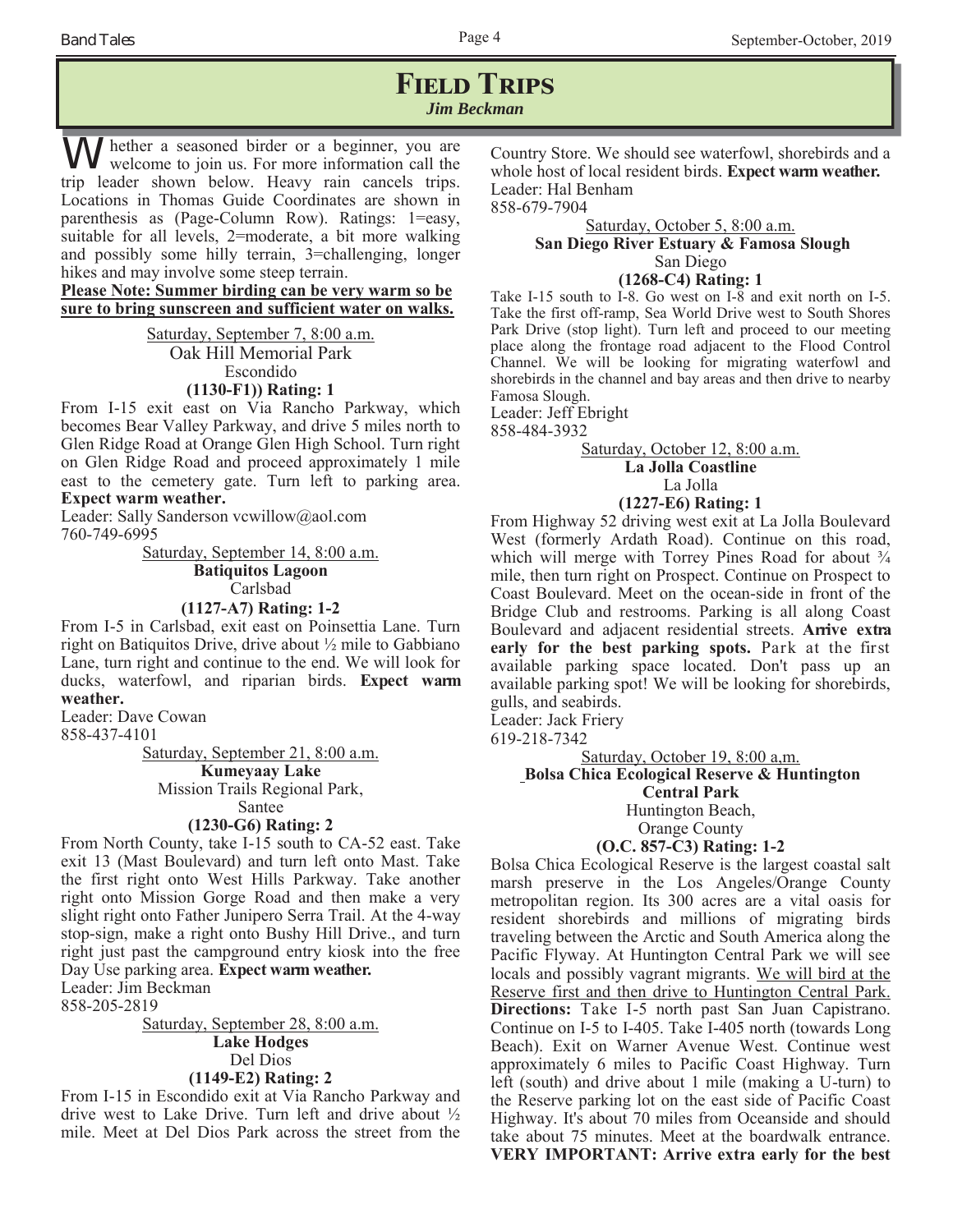**parking spots.** Bring a picnic lunch to enjoy at the Huntington Central Park picnic tables. Leader: Sally Sanderson vcwillow@aol.com 760-749-6995

Saturday, October 26, 8:00 a.m. **Whelan Lake Bird Sanctuary** Oceanside

#### **(1066-F7) Rating: 2**

From Highway 78 west, exit north on El Camino Real and continue to Douglas Drive. From I-5 north exit east on Highway 76 and continue to the Douglas Drive exit. Take Douglas Drive north approximately 1 mile and turn left on North River Road. Continue west on North River Road to the entrance gate at the end. **NOTE: Greg has again offered to have the gate open at 7:30 a.m. for Early Birds and leave it open until 8:45 to accommodate latecomers. From the gate proceed straight ahead on the less traveled road to the Sanctuary. Disregard the "No Trespassing" Signs. For those interested in lunch, we will be dining at "The Pitstop", located beside the police station, at 3825 Mission Avenue, Oceanside 92058, just a couple of blocks west of Douglas Drive. It's loaded with 50's atmosphere, automobile memorabilia, and serves at least twenty different styles of sandwiches, all at reasonable prices.**

Leader: Doug Walkley 310-387-8190

Saturday, November 2, **8:30 a.m. (NOTE: New Fall/Winter Start Time) Daley Ranch** Escondido **(1110-C3) Rating: 2-3**

From I-15 in Escondido exit at El Norte Parkway and drive east approximately 3 miles. Look for the "Daley Ranch" sign and turn left (north) on La Honda Drive. Continue up the hill toward Dixon Lake and on to the Daley Ranch free parking area on your left. Seniors can also park free inside the adjacent Dixon Lake gate near the restrooms. Meet at the Daley Ranch trail-head kiosk.

Leader: Tom Trowbridge 760-743-1052



*Burrowing Owls are one of the many California species protected under the Migratory Bird Treaty Act. Photo: Peter LaTourrette* 

## **BACKYARD BIRDS IN VALLEY CENTER**

As many of you know, Arne and I moved to Valley<br>Center nearly 4 years ago after living in Rancho Bernardo for 47 years. I was curious and a little worried that we wouldn't see the same birds or butterflies we enjoyed in RB. Well, I was correct in thinking that we wouldn't see those creatures that came to our yard in RB, but after developing a bird and butterfly friendly garden and putting out seed and hummingbird feeders we have been rewarded with an abundance of birds and at least six species of butterflies.

Some of our more interesting birds include Dark-eyed Juncos, Says Phoebes and Spotted Towhees. Ash-throated Flycatchers nested in one of our birdhouses. Greater Roadrunners are frequent visitors as they try to pick off Lesser Goldfinches from the feeders. The most recent visitor is a California Thrasher who is quite at home cleaning up spilled seed from the feeders. Up to four Redwinged Blackbirds eat at the feeders and occasionally a small flock of Cowbirds. If anyone has suggestions as how to run off the Cowbirds without frightening the other birds give us a call. We have at least thirty birds on our backyard list including the Zone-tailed Hawk who flew back and forth in the canyon several times before landing in our large old oak tree to rest.

I hope you have enjoyed reading about our backyard birds and that you share your experiences in future newsletters.



*Ash-throated Flycatcher*



*Hooded Oriole*



*Black-headed Grossbeak*



*Cooper's Hawk Yellow-rumped Warbler*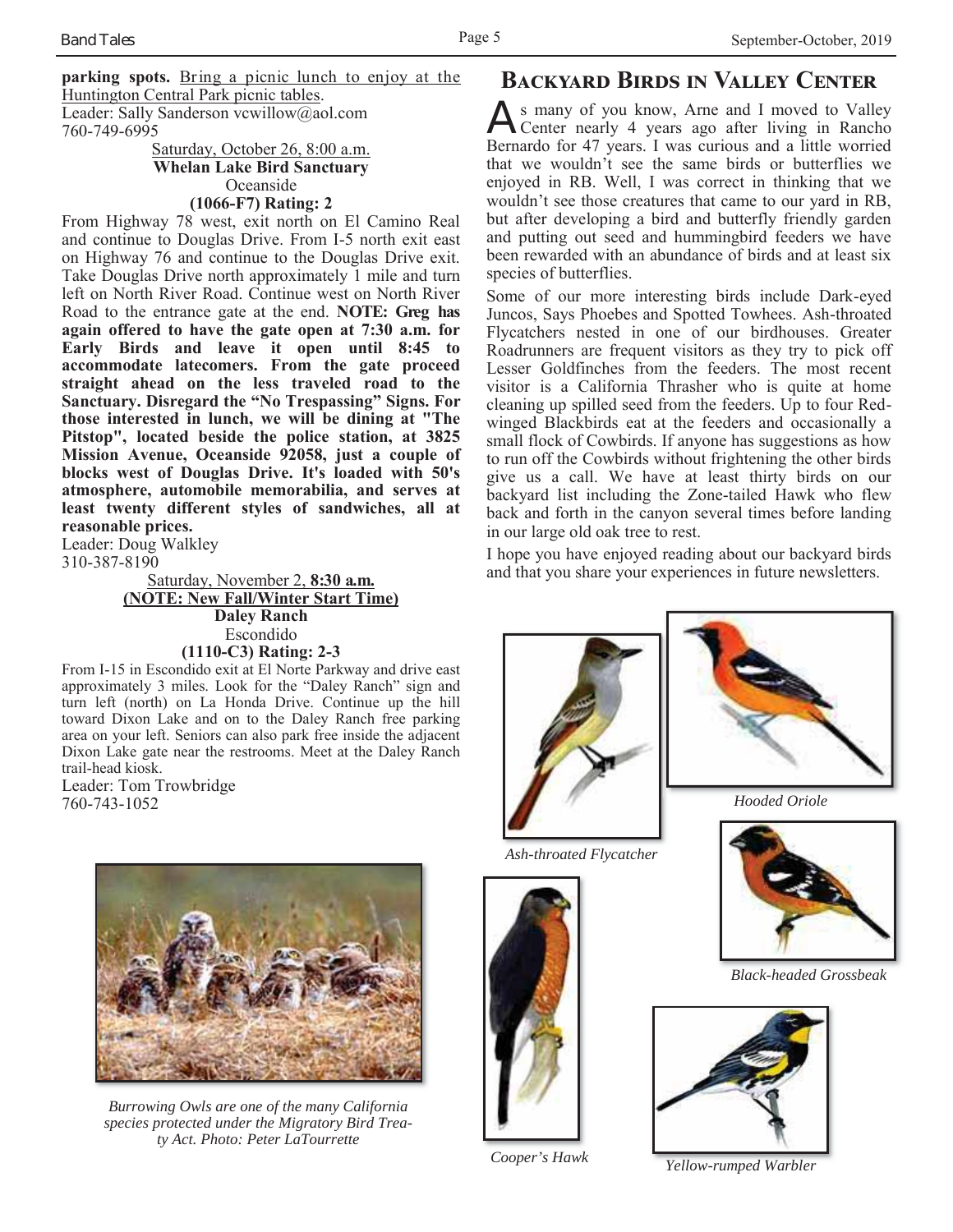## **FATE OF THE TRICOLORED BLACKBIRD**

*Ventura, Calif. (Published April 19, 2018 on Audubon California's website)*

esponding to an alarming drop in the rare bird's numbers, the California Fish and Game Commission today listed the Tricolored Blackbird as Threatened under the California Endangered Species Act.

Representatives of Audubon California, which has fought to protect Tricolored Blackbirds for more than a decade, supported the move, pointing to studies showing that the bird's population has declined 55 percent since 2008.

"It's not good news when any bird goes on the endangered species list, but today's decision by the California Fish and Game Commission provides a necessary tool in the fight to stave off extinction for Tricolored Blackbirds," said Sarah Rose, executive director of Audubon California. "Now we can chart a course for this unique bird's rebound and eventual removal from the list."

Biologists from the California Department of Fish and Wildlife told the commission in February that the best available science warrants listing, and this recommendation weighed heavily in the commission's final decision.

The Tricolored Blackbird lives almost entirely in California and once numbered in the millions in the 1930s, but its population has declined to a fraction of what it once was. Habitat loss and breeding colony disruption are considered to be the main causes of its decline.

In recent years, Audubon California has partnered with the Natural Resources Conservation Service and dairy trade associations to strike agreements with dairy farmers to delay harvests to allow the young birds to fledge. These agreements with farmers have saved many thousands of Tricolored Blackbirds. These activities were strengthened in recent years under emergency listings and temporary listings put in place while the Fish and Game Commission considered formal protections under the California Endangered Species Act.

Because of the loss of their traditional wetland habitat, Tricolored Blackbirds often create their huge colonies on dairy farm forage fields. This puts them at risk when the farmer needs to harvest the field before the young birds have fledged.

"Without the support of the NRCS and the cooperation of these farmers this bird would likely be even closer to extinction," added Rose. "We will continue to work closely with these partners to find solutions that work for both the birds and the farmers."

Audubon California is building a better future for California by bringing people together to appreciate, enjoy and protect our spectacular outdoor treasures. Audubon California is a field program of Audubon, which has more than 350,000 members and supporters in California and an affiliated 48 local chapters dedicated to protecting birds, wildlife and the habitats that support them. *Tricolored Blackbird*

*PALOMAR AUDUBON SOCIETY WELCOMES NEW AND RENEWING CHAPTER-ONLY MEMBERS:*

<u>Kaananan kanan kanan kanan kanan kanan</u>

Barbara Anderson Richard Blain Arne & Sunny Christiansen Toni Crisell Bill& Myrna Eastwood Alice Holmes Mary Marquis Karen Matthews & John Oldson Patricia Pawlowski Ken Weaver

## *AND WE APPRECIATE OUR DONORS VERY MUCH!*

Joyce Anderson Barbara Anderson Terry & Lynn Badger Richard Blain Miriam Carr Doug & Ann Collins Bob & Tom Crisell Harold & Nancy Dunn Patricia Harrison Penny Hernandez Alice Holmes Steve & Diane Hutchison Ty Jacobson Peggy Kiefer Corrine &Bill Lines Marty Hale & Jim McKerrow Joan Miller Peter Minschel Dawn Nowlin Karen Matthews & John Oldson Beverly Warburton



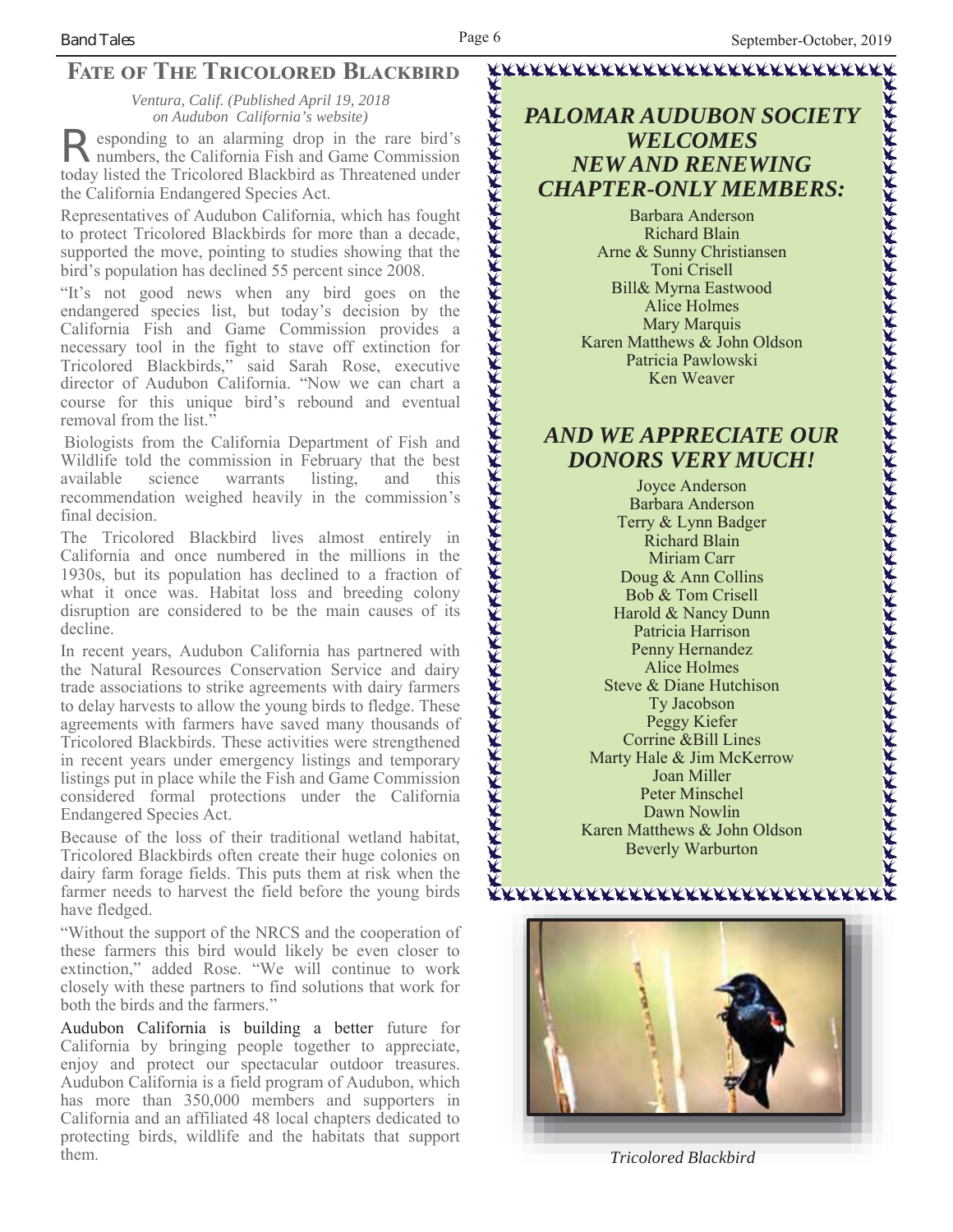## **PROGRAMS**

*Please join us for our interesting monthly program and refreshments at the Remington Club, 16916 Hierba Drive, Rancho Bernardo. There is a social period beginning at 6:30 p.m. with the meeting and program getting under way promptly at 7:00 p.m.*

## Thursday, September 26 **Krisztina Scheef "Photographing the Spirit of Birds"**

T here is a thrill in capturing the exciting moment of a grebe running across the water's surface, or that split-second shot of a baby bird poking its head from its nest. Renowned nature photographer Krisztina Scheeff of KS Nature Photography expertly photographs these moments. In this talk, Krisztina will delve into the stories of her favorite birds, the Grebes as well as the sweet Atlantic Puffins in Scotland.

Krisztina will also share useful tips for finding and photographing birds in the wild, including San Diego's celebrities: the rushing Grebes of Lake Hodges. She will also be giving an update on the School Birding Project launched last year by Sundance Elementary School in Rancho Penasquitos with the help of the Palomar Audubon Society.

Growing up in Hungary as a young teenager, Krisztina spent her summers hiking, camping and learning about nature, wildlife and conservation. After moving to Southern California 20 years ago, she continued to enjoy and photograph the local wildlife and the natural beauty of her favorite spot, Lake Hodges in San Diego County. Today she spends her time between Lake Hodges and roaming Scotland, where she offers small group tours to the Highlands and Isle of Skye for nature photography.

## **Mark your calendars! This will be a fantastic presentation!**



## Thursday, October 24 **Benny Jacobs-Schwartz "Feathers and Flight: A Journey to the New World Tropics"**

Bird guide, naturalist and photographer, Benny Jacobs-Schwartz will take us on a gripping journey throughout the New World Tropics. Sharing his dazzling bird photos, captivating videos, and animated story telling, he brings a slice of the tropics to California.

Delving into topics of migration, tropical speciation, and drivers of bio-diversity, this media rich journey will share some of the fascinating and unique birds that inhabit the new-world tropics.

Sure to both educate and entertain, this presentation will certainly leave you with a deeper understanding of tropical ecology, and knowledge about where some of our backyard birds spend their winters!

Benny Isaac Jacobs-Schwartz owns and operates a bird guiding business and lifestyle brand called BIRDS by BIJS (pronounced Bee-jus). Working seasonally as a naturalist guide, expedition trip leader, and international bird guide, Benny works in a variety of locations. Most recently bringing him to such exotic places like coastal Alaska, Trinidad and Tobago, and the Ecuadorian cloud forest.

When not trip leading or following birds across the world he is at home growing his business. BIRDS by BIJS, initially begun in response to many requests for urban birding outings, the business has now grown to encompass; a nature inspired clothing line, bird photography and wildlife documentaries and of course, local and international bird watching tours.

Seasonally Benny or BIJS, is based in Los Angeles, where he leads public and private birding adventures to urban hotspots. He is also a passionate photographer, specializing in birds. He uses his impressive collection of content to leverage his prolific social media presence. Benny hopes his love of the natural world will inspire others to conserve the open spaces around them and look up more often from their phones!

### **Mark your calendars. Don't miss this one!**